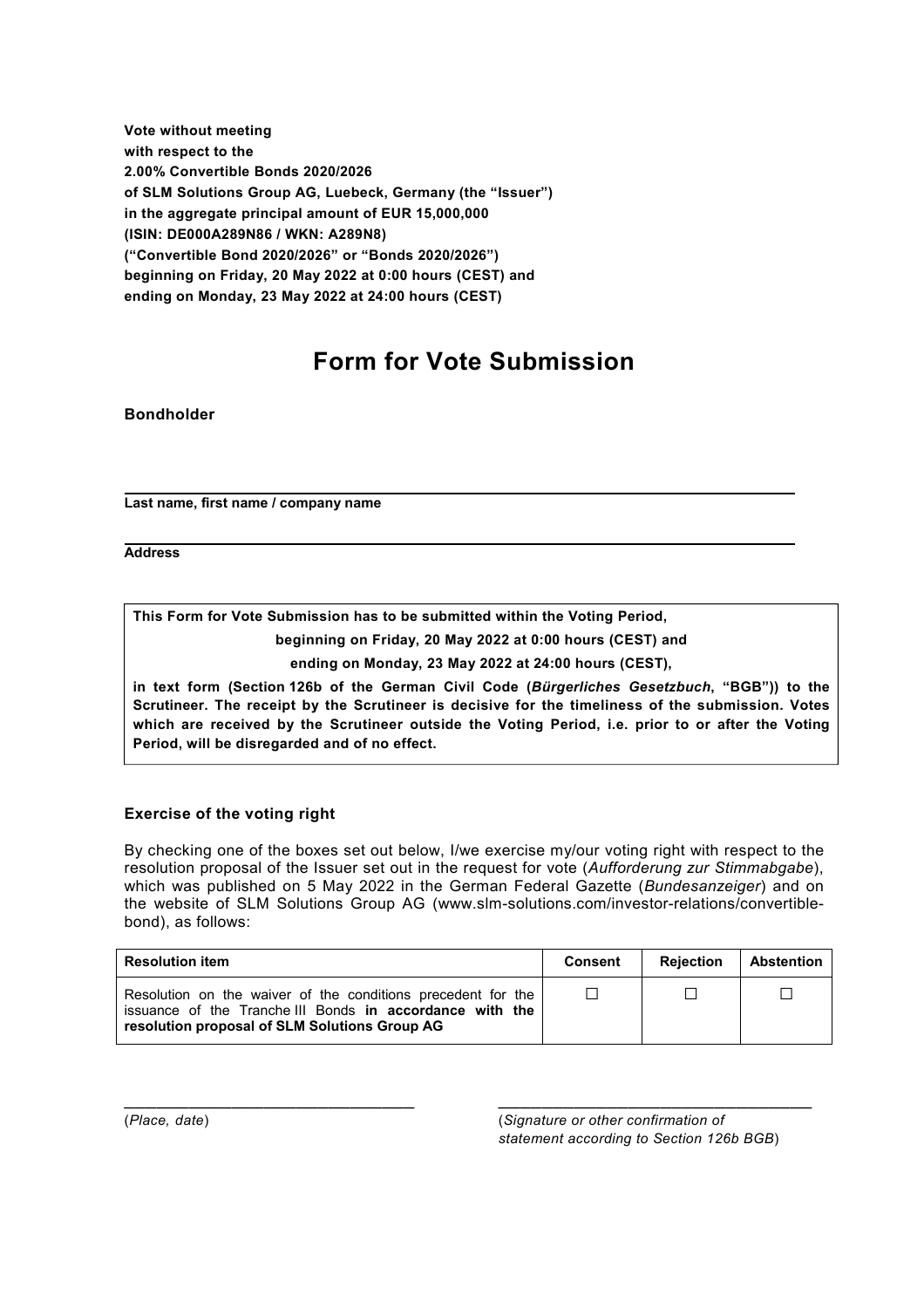**Please note**: The Scrutineer, notary public Natalie von Rom with seat in Frankfurt am Main, Germany, must also receive the Special Confirmation with Blocking Note no later than by the end of the Voting Period. Votes are to be submitted via mail, fax or e-mail or otherwise in text form to the following address:

> Notary public Natalie von Rom - Scrutineer - "SLM Convertible Bond 2020/2026: Vote without Meeting" Hochstrasse 35-37, 60313 Frankfurt am Main, Germany Fax: +49 69 945 1992 01 E-mail: slm@vonromlaw.de

The use of this Form for Vote Submission is no condition for the valid exercise of voting rights. In any case, votes have to be submitted in text form pursuant to Section 126b BGB.

## **Legal notice regarding the exercise of voting rights**:

1. The vote without meeting will be conducted pursuant to Section 18 (2) of the German Act on Issues of Debt Securities (*Schuldverschreibungsgesetz*, "**SchVG**") by notary public Natalie von Rom with seat in Frankfurt am Main, Germany, as scrutineer (the "**Scrutineer**").

Bondholders who wish to participate in the voting have to submit their votes between Friday, 20 May 2022, 0:00 hours (CEST), and Monday, 23 May 2022, 24:00 hours (CEST) (the "**Voting Period**") in text form (Section 126b BGB) to the Scrutineer to the address stated above. Voting rights will be deemed to have been exercised only upon receipt by the Scrutineer.

## **Votes received by the Scrutineer outside the Voting Period, i.e. prior to or after the Voting Period, will be disregarded and of no effect.**

- 2. Along with the Form for Vote Submission, bondholders have to submit the following documents (if not submitted already in advance or by the end of the Voting Period at the latest):
	- a) the proof of eligibility in form of the Special Confirmation with Blocking Note issued by the Custodian (as defined below); and
	- b) a power of attorney in text form (Section 126b BGB) if such bondholder is represented by a third party during the vote without meeting.

In order to speed up the process and the counting of the votes, the Issuer requests that bondholders submit the abovementioned documents (except for the Form for Vote Submission) at their earliest convenience before the Voting Period to the Scrutineer.

3. This Form for Vote Submission only encompasses resolution items and resolution proposals that have been proposed either by the Issuer itself or that have been received by the Issuer in good time so that they could still be reflected in this Form for Vote Submission.

This Form for Vote Submission will be updated should the Issuer receive countermotions, procedural motions or requests for additional resolution items. Updates will be made available on the Issuer's website (www.slm-solutions.com/investor-relations/convertiblebond).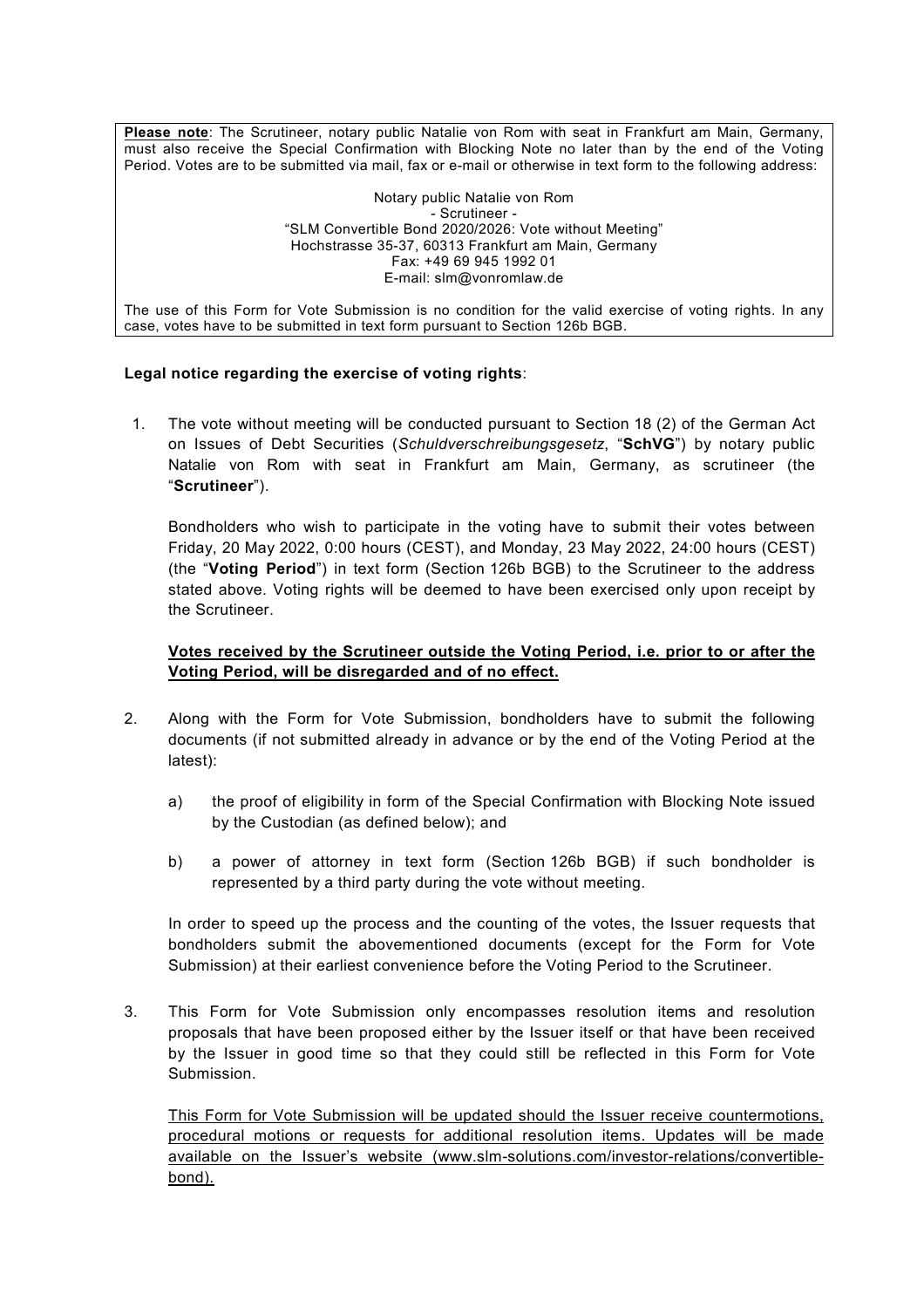- 4. Voting rights may also be exercised by a proxy. The power of attorney and any instructions by the principal to the proxy must be made in text form (Section 126b BGB). The power of attorney must be proven towards the Scrutineer no later than by the end of the Voting Period by submitting the power of attorney in text form. Also in case of a vote submission by proxy, the Special Confirmation with Blocking Note on the principal's ownership must be submitted to the Scrutineer in accordance with no. 5 below no later than by the end of the Voting Period. Further, to the extent applicable, evidence of representation (*Vertretungsnachweise*) in accordance with no. 6 or no. 7 below should also be submitted to the Scrutineer no later than by the end of the Voting Period.
- 5. Bondholders must demonstrate their eligibility to participate in the vote without meeting no later than by the end of the Voting Period. For this purpose, a current proof of ownership of the Bonds 2020/2026 issued by the Custodian pursuant to lit. a) below (the "**Special Confirmation**") and a blocking note of the Custodian pursuant to lit. b) below (the "**Blocking Note**") have to be submitted in text form (Section 126b BGB):
	- a) Special Confirmation

The required Special Confirmation is a confirmation in text form issued by the Custodian of the respective bondholder stating the full name and address of the bondholder and specifying the aggregate principal amount of Bonds 2020/2026 credited on the issue date of the Special Confirmation to such bondholder's securities account maintained with such Custodian.

b) Blocking Note

The required Blocking Note of the Custodian is a note stating that the Bonds 2020/2026 held by the respective bondholder are not transferable from and including the day such vote has been cast until and including the day the Voting Period ends.

Bondholders are requested to contact their Custodian in good time regarding the issuance of the Special Confirmation with Blocking Note.

# **Bondholders who fail to submit the Special Confirmation with Blocking Note in text form (Section 126b BGB) by the end of the Voting Period will not be eligible to participate in the voting. Proxies will also not be entitled to exercise the voting right in such cases.**

6. Representatives of bondholders that are legal persons or partnerships under German law (e.g. stock corporation (*Aktiengesellschaft*), limited liability company (*GmbH*), entrepreneurial company (*Unternehmergesellschaft*), limited partnership (*Kommanditgesellschaft*), general partnership (*Offene Handelsgesellschaft*), partnership under the BGB (*Gesellschaft bürgerlichen Rechts*)) or under foreign law (e.g. a limited company under English law) are requested to additionally prove their power of representation no later than by the end of the Voting Period. This may be done by submitting a current excerpt from the relevant register (e.g. commercial register (*Handelsregister*), register of associations (*Vereinsregister*)) or by means of any other equivalent confirmation (e.g. certificate of incumbency, secretary's certificate). Such proof of the power of representation is not a prerequisite for votes to be taken into account in the vote without meeting.